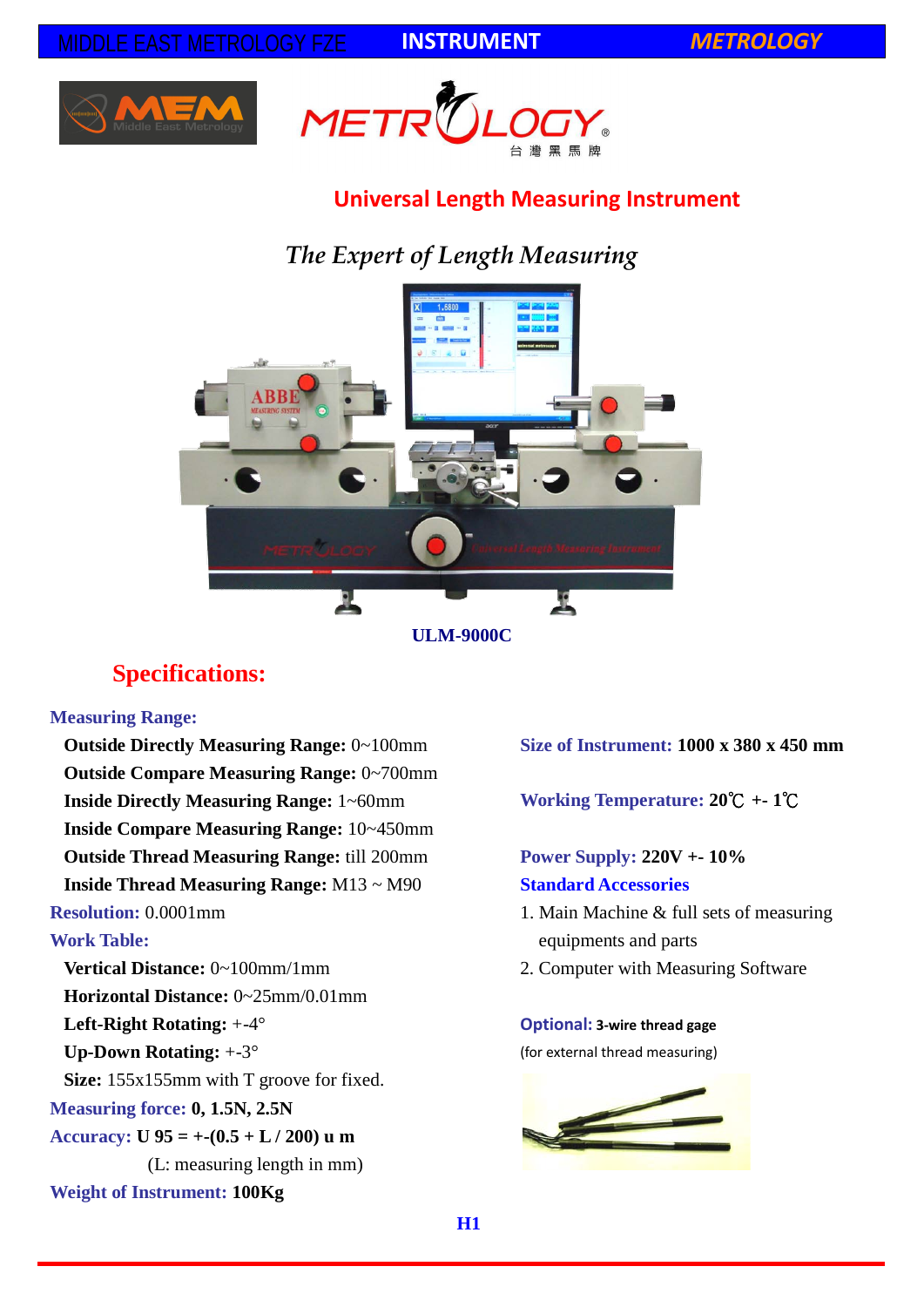### **Specification:**

- Resolution: 0.0001mm
- Measuring Force: 0, 1.5N, 2.5N
- Accuracy: U95 =  $\pm (0.5 + L/200) \mu$  m
- Weight: 100kg
- Size: 1000\*380\*450 mm
- Power supply:  $220V \pm 10\%$





Gauge Block Ring Gauge Plug Gauge | Outside Micrometer

| <b>Outside Directly Measuring Range</b> | $0 - 100$ mm   |
|-----------------------------------------|----------------|
| <b>Outside Compare Measuring Range</b>  | $0 - 700$ mm   |
| <b>Inside Directly Measuring Range</b>  | $1\neg 60$ mm  |
| <b>Inside Compare Measuring Range</b>   | $10 - 450$ mm  |
| <b>Outside Thread Measuring Range</b>   | till 200mm     |
| <b>Inside Thread Measuring Range</b>    | $M13 \sim M90$ |



## ULM Standard Accessories

- 1. Main Machine & full sets of measuring equipments and parts
- 2. Computer with Measuring Software